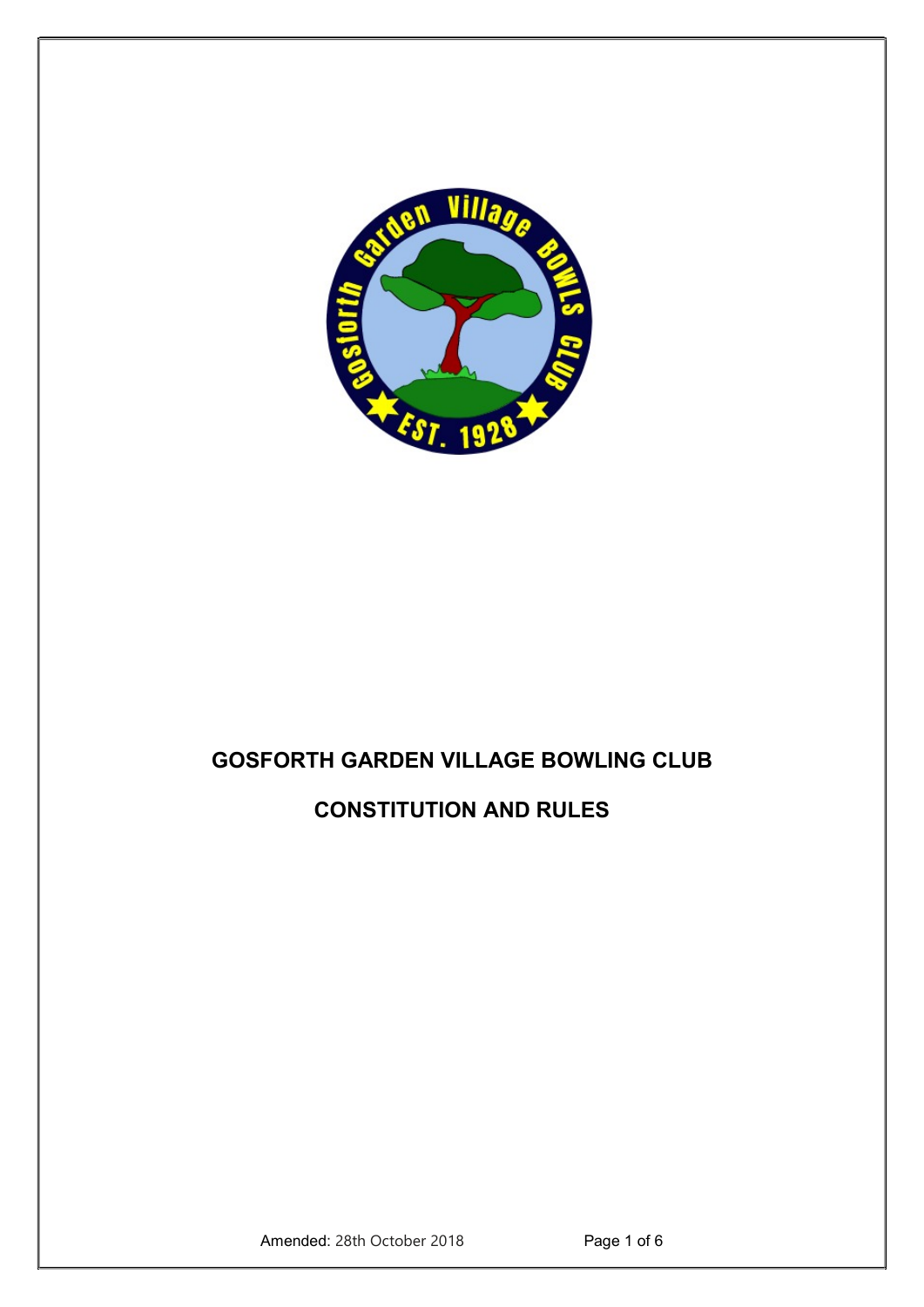## 1. PREAMBLE

- 1.1 Gosforth Garden Village Bowling Club (hereinafter referred to as the Club) is a section of Gosforth Garden Village Association (hereinafter referred to as the Association.
- 1.2 The main purposes of the Club are to provide facilities for and to promote participation in the amateur sport of bowls in the Gosforth Garden Village community and surrounding areas.
- 1.3 The Club is responsible for the management of its own affairs subject only to:
	- a. the Bowling Green, including the land which immediately adjoins it, being properly utilised as a Club, which has been playing bowls as a major part of its activities;
	- b. 20% of members' subscriptions or such other amount as agreed with the Association being transferred to Association accounts annually;
	- c. the Club being represented by a sectional member at the Association Management Committee meetings, The Club will appoint this sectional member.

## 2. COMMITTEE

- 2.1 The affairs of the Club will be conducted by an Executive Committee of whom four members can form a quorum.
- 2.2 The Executive Committee will be comprised of the of a President, Vice President, Secretary, Treasurer, Association Sectional Representative, Assistant Secretary, Green Warden, Match Secretary, Competition Secretary and Ladies Team Representative if such positions are in existence and occupied
- 2.3 The Committee and Office Bearers will be elected annually. Any bona fide members may be elected to hold more than one office at any one time. The exceptions to this rule are that no member can hold the offices of President, Club Secretary, Treasurer or Green Warden simultaneously.
- 2.4 The Selection Committee for all League fixtures and Friendly matches to consist of at least two members. The Match Secretary may attend (ex-officio only) at all Selection Committee meetings.
- 2.5 All paid up members of the Club are eligible for election or re-selection at the Annual General Meeting, but the Executive Committee is empowered to appoint sub-committees for specific functions.

## 3. MEETINGS

3.1 An Annual General Meeting will be held between 1 and 31 October of which all paid up members will receive at least 14 days' notice. In addition to the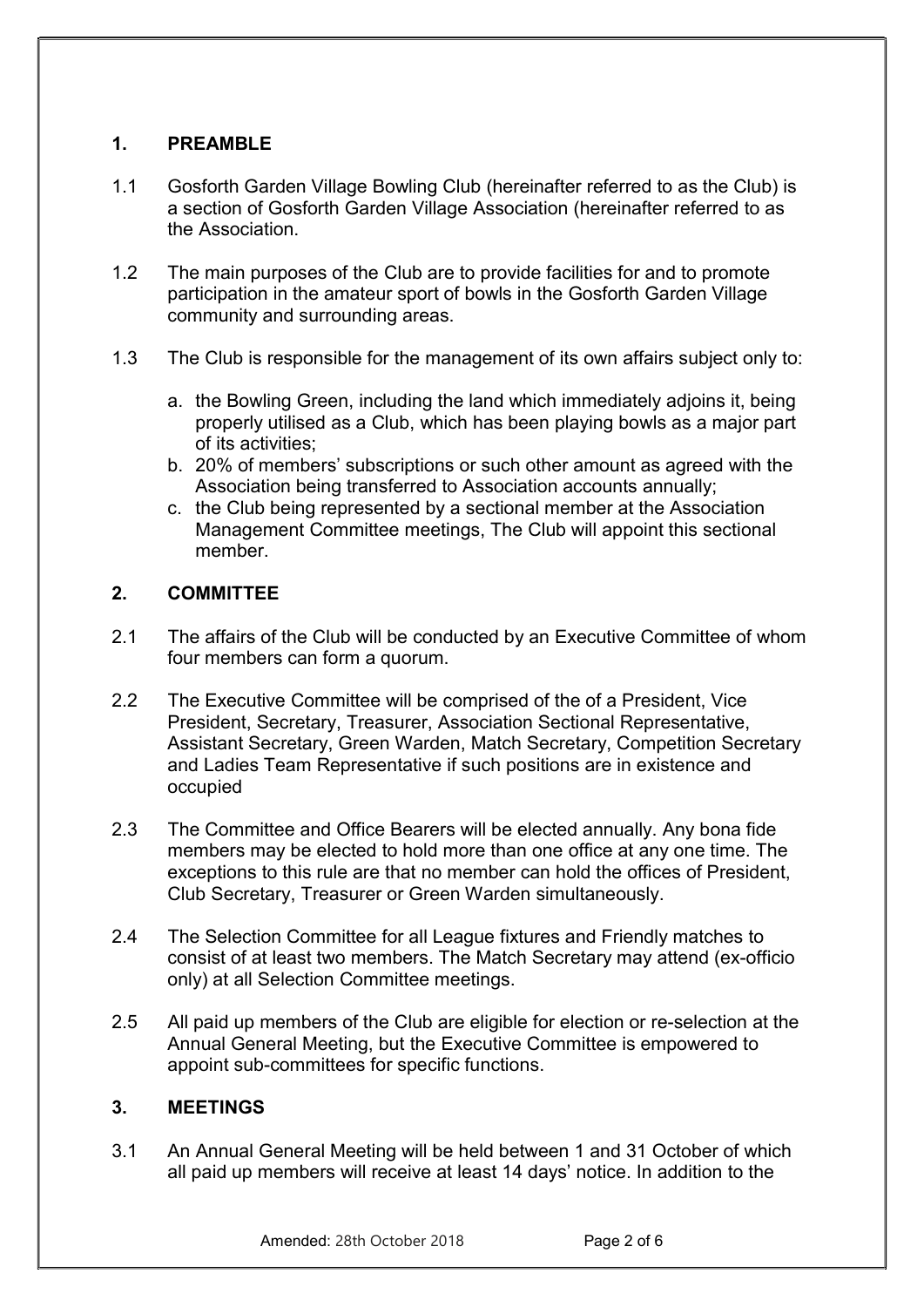Executive Committee being elected at this meeting at least one Auditor will be appointed.

- 3.1 Extraordinary General Meetings may be called at any time by the Executive Committee or by seven paid up members of the Club on requisition to the Secretary, in writing, giving 28 days' notice 14 days' notice of an Extraordinary Meeting will be given to all members.
- 3.2 The Executive Committee will meet as often as is deemed necessary by the President and/or Secretary, but at least once in each six months (ie. 1 January to 30 June and 1 July to 31 December).
- 3.3 At any General Meeting ten paid up Members are sufficient to form a quorum.
- 3.4 A majority of paid up (see 5.3) members at any meeting (Executive or General) will determine the question and in the case of equality of votes, the President will have a second or deciding vote.
- 3.5 Items for inclusion in the Agenda should be forwarded in writing to the Secretary at least 28 days before the General Meeting.

# 4. FINANCE

- 4.1 Both a deposit and current bank accounts will be held in the name of the Club into which all monies will be paid except a reasonable amount of cash held by the Treasurer for the efficient running of the Club.
- 4.2 The Committee will appoint at least two Committee members as signatories for the bank accounts. It may name and authorise any of those signatories to operate the accounts as a sole signatory or approved sole user of electronic banking systems, subject to the bank's regulations.
- 4.3 The Financial Year will end on 30 September and audited accounts will be available for inspection at the Annual General Meeting.
- 4.4 All surplus income or profits are to be reinvested in the Club. No surpluses or assets will be distributed to members or third parties.

## 5. MEMBERSHIP

- 5.1 Membership of the Club shall be open to anyone interested in the sport on application, regardless of sex, age, disability, ethnicity, nationality, sexual orientation, religion or other beliefs, except as a necessary consequence of the requirements of bowls.
- 5.2 The Club may have different classes of membership and subscription on a non-discriminatory and fair basis.
- 5.3 The Club will keep subscriptions at levels that will not pose a significant obstacle to people participating.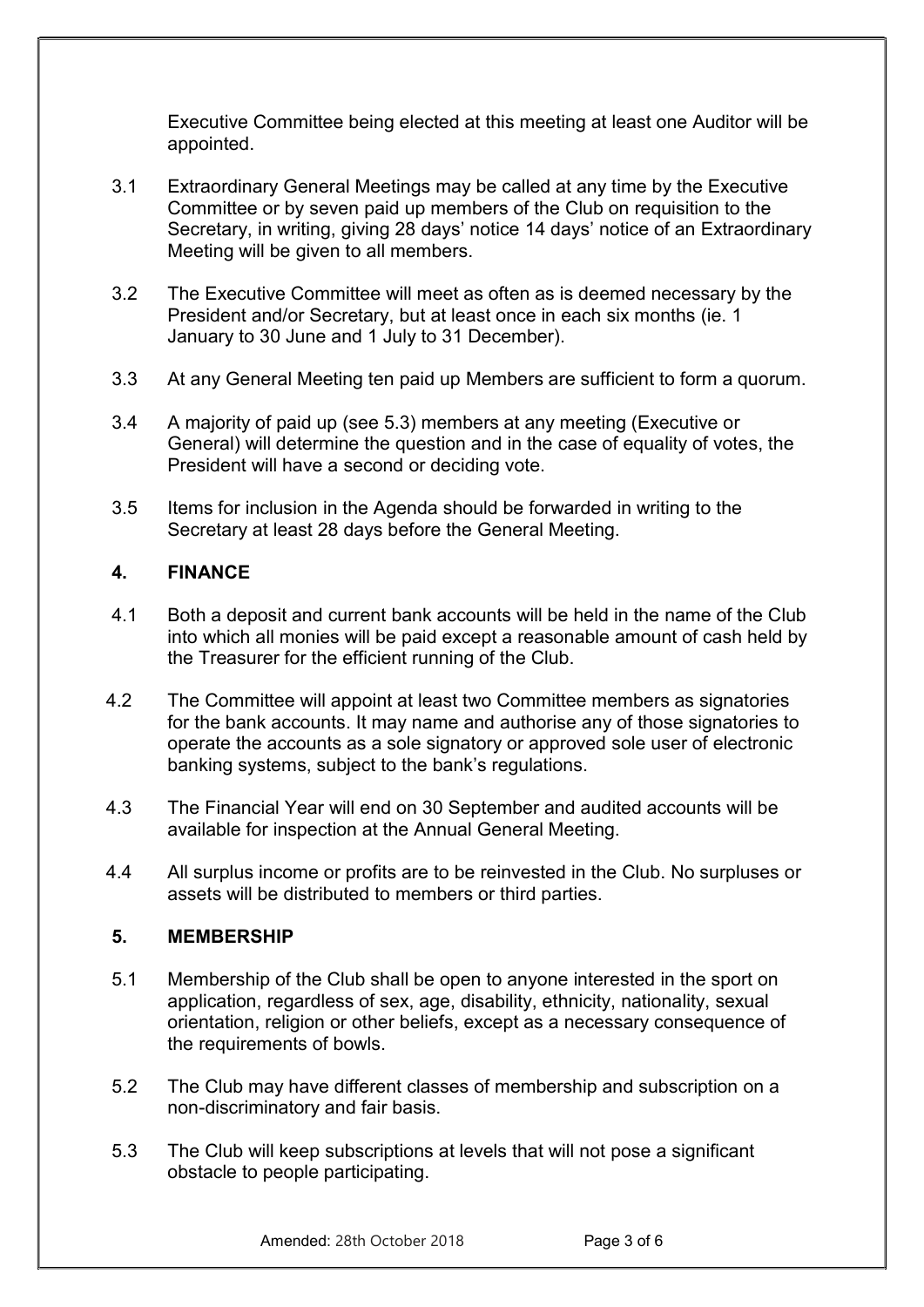- 5.4 The Club Committee may refuse membership, or remove it, only for good cause such as conduct or character likely to bring the Club or sport into disrepute. Appeal against refusal or removal may be made to a formal meeting of the Club's members.
- 5.5 On joining the Club and paying the appropriate fees, members will also become automatically full or associate members of the Association as appropriate in accordance with the rules of the Association.
- 5.6 A paid-up member is defined as one who has paid the membership subscription in full for the current (see 6.1) Club year. Nevertheless, a member will have full voting rights up to 31 March if the previous year's subscription has been paid.
- 5.7 Any member intending to vote by proxy must notify the Secretary in writing of the name of the member appointed to vote for him/her along with written instructions as to how the proxy member is to cast his/her vote.
- 5.8 Members may belong to two Clubs however, their priorities must be to Gosforth Garden Village Bowling Club as their first club but may only play on a casual or non-conflicting basis at their second Club.
- 5.9 For the specific purpose of playing for the Ladies Northern Women's team, if required, two named players who are not full members of the Club, may become temporary Club members for the fee of 25% of the Club fee (payable to the ladies' section of the Club). Their names will be submitted to the Northern Women as playing members, but they will not play instead of any other available full Club member.

## 6. SUBSCRIPTIONS

- 6.1 The Club year is from 1 April to 31 March and subscriptions are due by the day of the Spring General Meeting
- 6.2 Subscriptions not paid by the day of the Spring General Meeting will be deemed to be lapsed membership.
- 6.3 New members' subscriptions should be paid before joining.
- 6.4 Any new member joining after mid-season (ie. 1 July) may do so by paying 50% of the Annual fee.
- 6.5 Subscriptions, including temporary membership fees, will be decided at any General Meeting.

# 7. TIMES OF PLAY

7.1 General play is normally permitted between 13.30 hours and dusk on any day including Sundays, subject to the satisfactory condition of the green, Club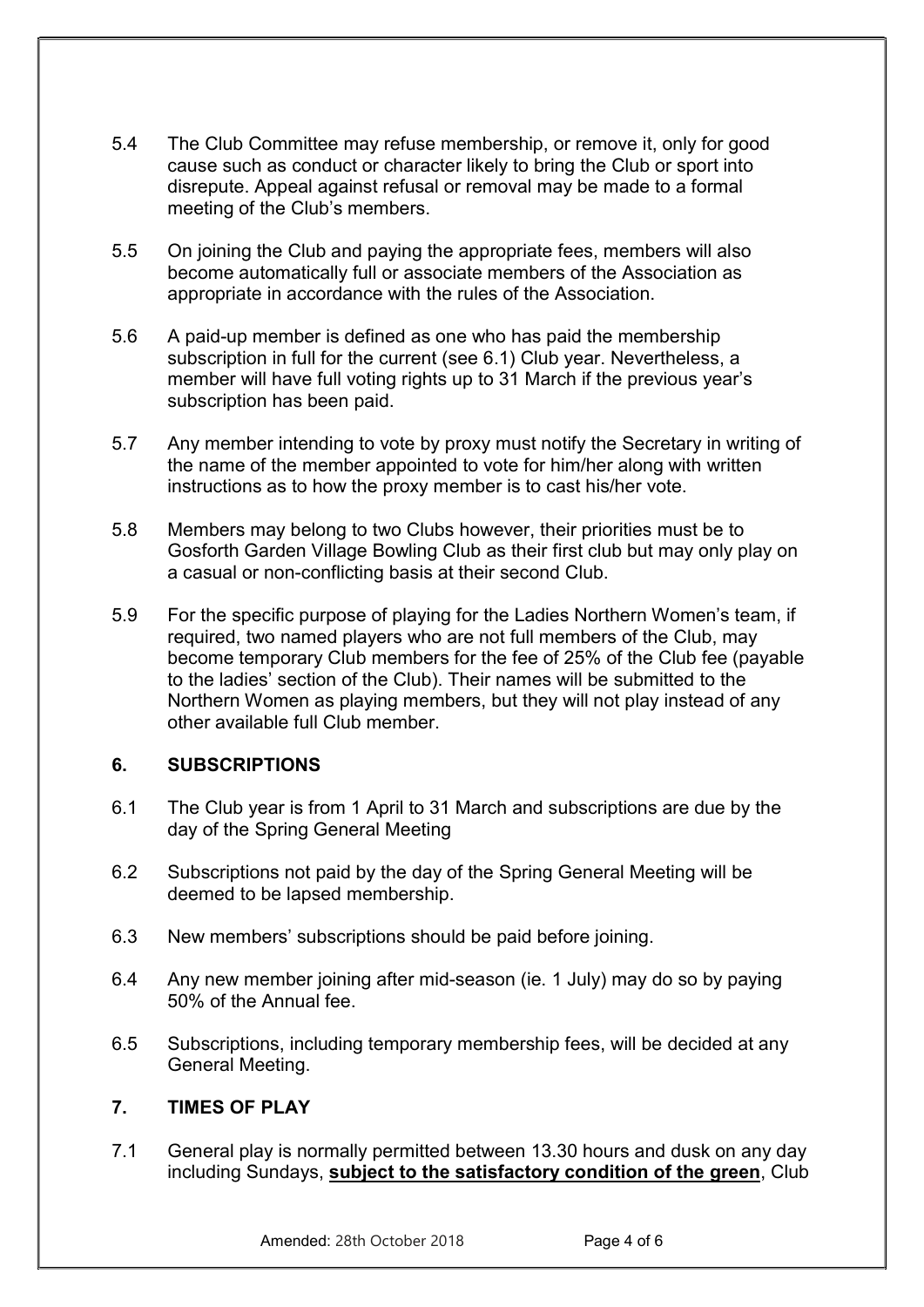match dates and at other times on Special Event days organised or authorised by the Executive Committee. The Green Warden will determine the satisfactory condition of the Green.

## 8. VISITORS

- 8.1 On payment of the appropriate fee in advance, a visitor can be accepted as a temporary member for one day of play.
- 8.2 A visitor should be introduced by a full Club member, who will be responsible for the collection of the fee.
- 8.3 Visitors living "locally" to be limited to six visits prior to deciding whether to become members. Any visitors' fees paid would be offset again membership fee. If someone joined after mid-season (ie. 1 July), the joining fee would be reduced to 50% of the annual amount.
- 8.4 Bowlers on holiday from further afield would be allowed to play, beyond the six days referred to in 8.3, at the discretion of the Committee.
- 8.5 The Club Secretary is authorised to "hire" a rink to non-Club members for a time not normally used by members.
- 8.6 No visitors will be allowed on the Green when League Fixtures are being played.

## 9. GENERAL

- 9.1 It is expected that members will behave in a manner that will not bring the Club into disrepute - swearing, loud arguments and other matters liable to give offence will be avoided. In particular, consideration should be given to residents' immediately adjoining Association land.
- 9.2 Correct footwear should be worn by all personnel whilst on the Green, whether playing or not. Trainers and other shoes with heels or grooves in the soles are not permitted.

## 10. PERSONS AUTHORISED TO ACT

10.1 Only the elected officers of the Executive Committee will have the power to act for or on behalf of the Club.

## 11. ALTERATION TO THE RULES

- 11.1 The Club will have the power in General Meetings to amend, alter or add to the Constitution and Rules.
- 11.2 Any proposal to amend, alter or add to the existing Constitution and Rules must be notified to all Club members at least 14 days prior to any General